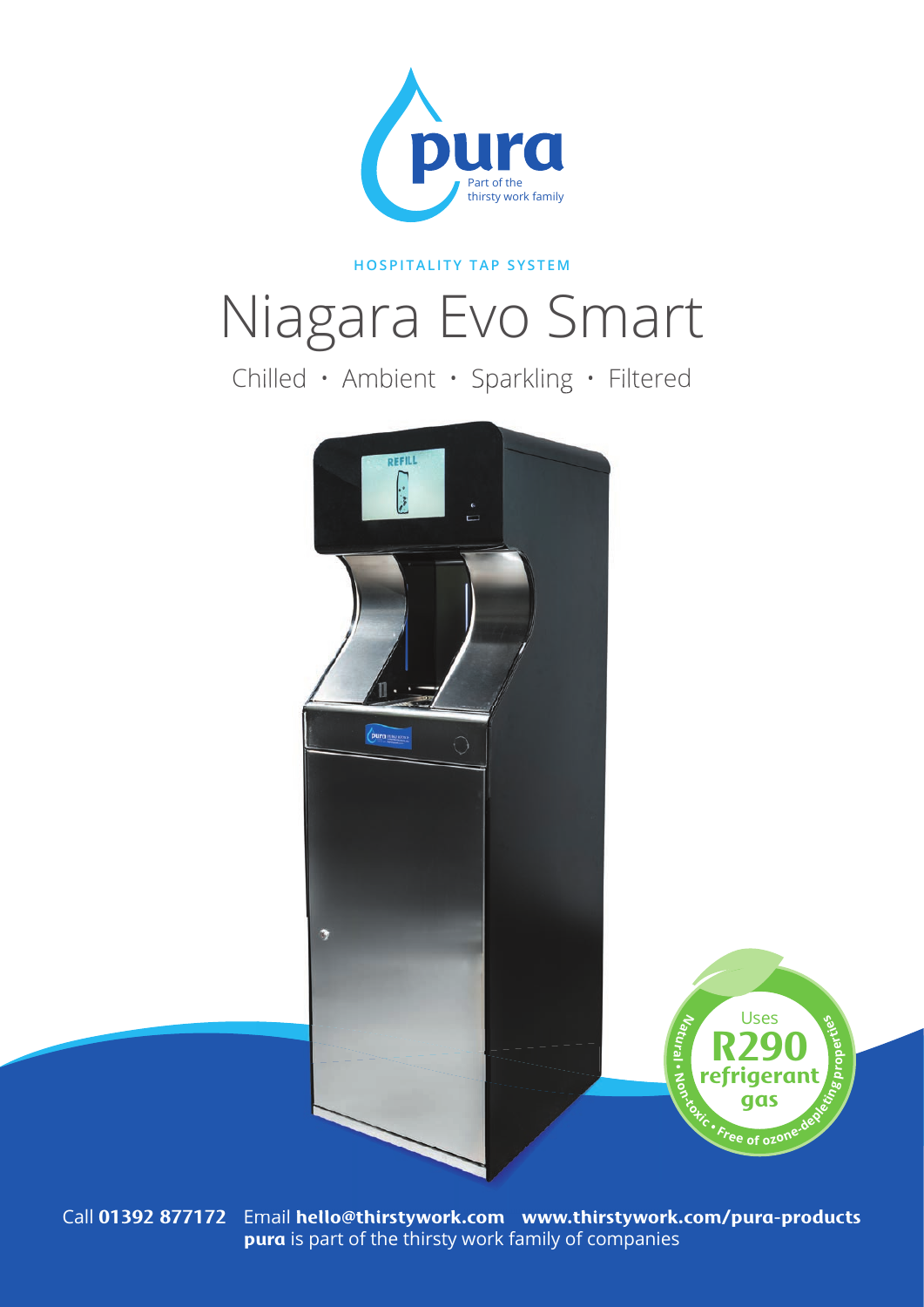## Niagara Evo Smart

#### Safe and extremely hygienic, with digital interaction



**INSTALLATION OPTIONS**

Floor-standing Unit

### **KEY FEATURES**

- Ambient, chilled and sparkling water options
- 12" Touchscreen for a completely interactive experience
- Touchless operation using the App
- Designed to meet the needs of the HoReCa industry
- UVC LED sanitising system
- Cooled temperature  $3^{\circ}$ c 10 $^{\circ}$ c
- High capacity free-standing model
- Safety valve prevents leaks
- Allows jug filling
- Continuous data exchange with the cloud for status management, alarms and consumption statistics
- Drip tray
- Energy saving stand-by mode
- Optional touchless operation
- With **pura3000** filtration

The Niagara range encompasses our largest capacity water bottling systems. Designed for office use, the Niagara Evo Smart offers maximum hygiene for incoming and outgoing water, thanks to the UVC-LED system and the internal microfiltration. This model is ideal for large uses, allowing instant delivery of large quantities of ambient, chilled or sparkling water. The Smart model comes with an NFC scanner and camera to read QR codes, for touchless operation via it's App.

#### **DIMENSIONS**

| Height:          | 1551mm   |
|------------------|----------|
| Width:           | 485mm    |
| Depth:           | 558mm    |
| Dispense height: | $320$ mm |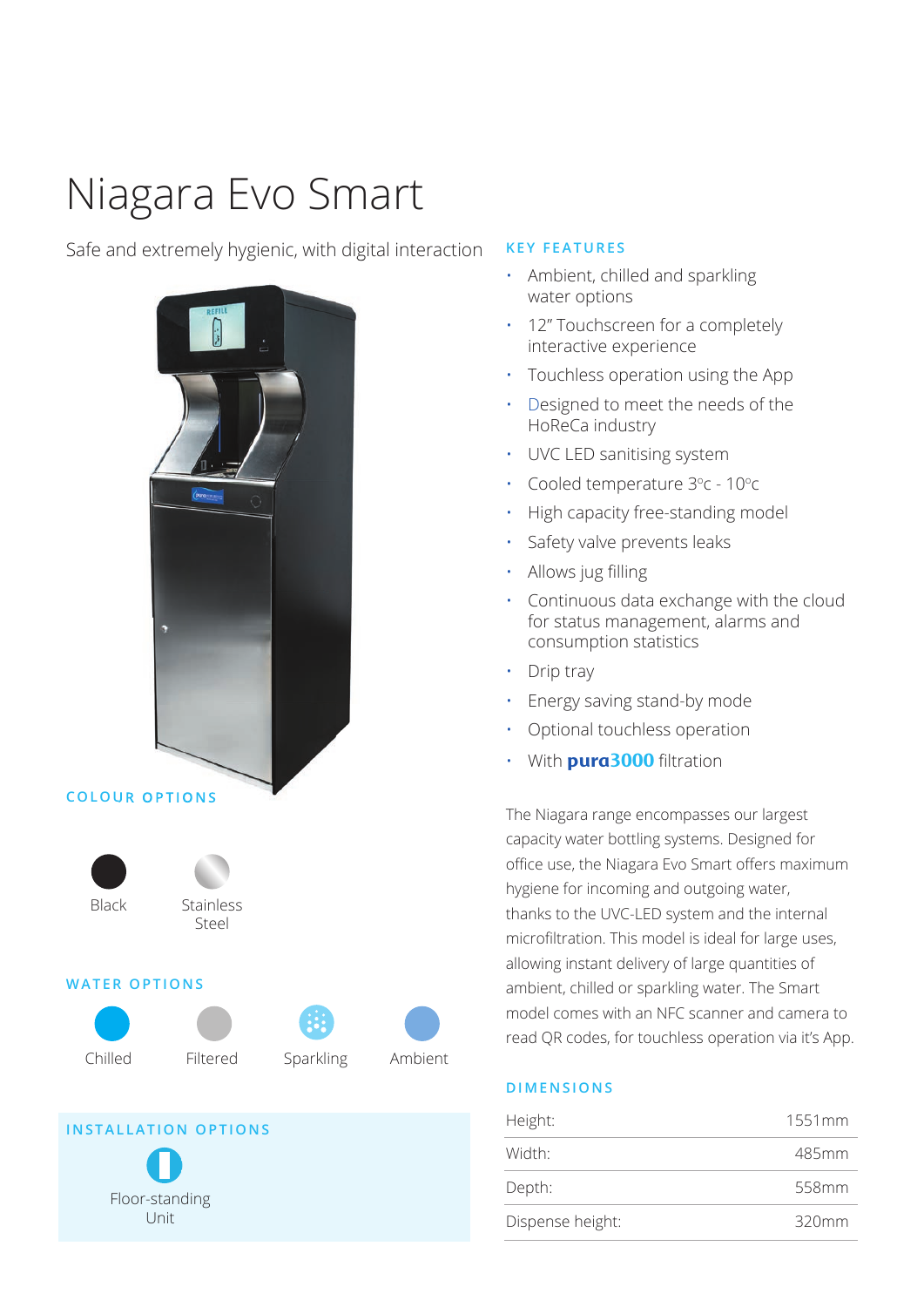#### **The Niagara Evo Smart is an allencompassing product, instantly dispensing large amounts of still and sparkling, chilled and ambient water.**



The touch-screen interface makes authentication and beverage selection easy for the user. Four different portion sizes can be pre-set for easy selection.

#### **Touchless operation**

Simply select your drink via the App, then show the QR code to the machine using the camera, and enjoy your drink, without having touched the machine.



#### **TYPICAL SPECIFICATION**

The Niagara's internal taps can dispense water continuously or intermittently as desired.

The "ice bank" with double coil improves the efficiency of simultaneous chilled and sparkling water dispensing. This high performance cooling technology cools considerable quantities of water and enables the dispensing temperature to be kept constant even when continuously dispensing many litres.

#### **SAFE AND EXTREMELY HYGIENIC**

- Water inlet safety 12 W UV lamp in input
- Safety at the point of dispense UVC-LED at each output point
- Monitored safety the app allows for remote management control



#### **Branded glass water bottles.**

We supply a range of dishwasher-safe **pura** glass water bottles in various capacities with flip-tops or screw caps.

Our glass bottles are printed with the **pura** brand as standard however we also offer a bespoke printing service.

#### **You can choose to brand as little as 100 bottles with your own company logo.**



Visit our website for glass bottle printing options and pricing **www.thirstywork.com/pura-products**